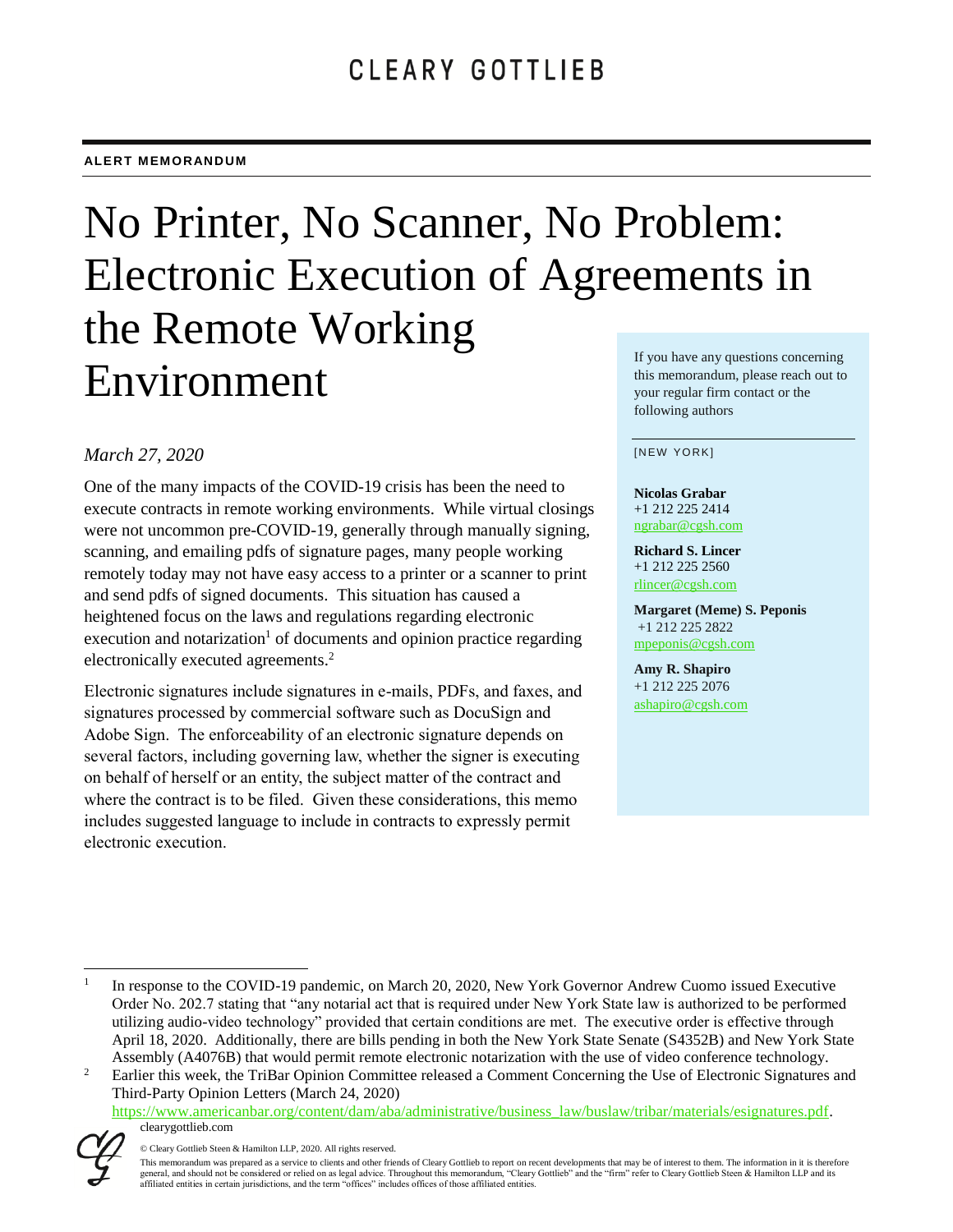## **Governing Law**

The TriBar Opinion Committee comment notes that in the United States, the Uniform Electronic Transactions Act ("UETA") and the federal Electronic Signatures in Global and National Commerce Act ("E-SIGN") generally provide that a signature may not be denied legal effect solely because it is in electronic form.<sup>3</sup>

### **UETA**

The UETA has been adopted by most states as a uniform response to effectuating electronic signatures, but the UETA has not been adopted by New York, Illinois, or Washington – each of which has enacted their own legislation governing electronic signatures. Additionally, certain states that have enacted the UETA have non-uniform exceptions in their enactments. California, for example, has several nonuniform exceptions primarily with respect to consumers. Thus, parties should review the specific implementing laws and regulations for each state even if the state has adopted the UETA.

#### **E-SIGN**

Although, execution of a contract is typically a question of state law, the federal E-SIGN law preempts state law that is inconsistent with E-SIGN. In cases where a state has either enacted the UETA or enacted laws governing electronic records or electronic signatures that are consistent with E-SIGN, E-SIGN defers to the state law.

New York, for instance, enacted the Electronic Signatures and Records Act State Technology Law §§ 301-309 ("ERSA"). ERSA is not an adoption of UETA and one court in New York, reviewing the history of ERSA and related amendments, noted that lawmakers "appear to have chosen to incorporate the substantive terms of E-SIGN into [ERSA]." 4 If a court determines ERSA is inconsistent with E-SIGN, then E-SIGN will preempt ERSA and if a court determines ERSA is consistent with E-SIGN, then ERSA will not be preempted by E-SIGN.

## **Signing on Behalf of an Entity**

In addition to relevant governing law, the validity of a signature executed on behalf of a legal entity may also depend on the statute under which the entity was formed, the entity's constituent documents and on relevant contract law. For example, Delaware's General Corporation Law provides its own set of rules for the use of electronic signatures.<sup>5</sup>

## **Subject Matter of the Agreement: Exceptions for UCC Governed Agreements**

E-SIGN and UETA do not apply to transactions governed by the Uniform Commercial Code, except for agreements governed by UCC Articles 2 and 2A. However, the UCC governs only certain aspects of transactions within its scope, so for other parts of the transaction outside the scope of the UCC, execution by electronic signature pursuant to UETA, E-SIGN or relevant state law may still be applicable.

## **Filing the Agreement: Court Documents and Documents Filed with Governmental Entities**

For court documents such as briefs, pleadings and documents for testamentary matters, family law matters, and certain notices relating to utilities and insurance – wet signatures are generally needed as E-SIGN does not apply. Additionally, for documents required to be filed or recorded with a governmental authority such as mortgages and copyright security agreements, wet signatures may be needed as the UETA gives governmental authorities control over deciding if and when to use electronic records and signatures.

### **Contract Drafting Tips**

It will be prudent for parties to specify in their agreements whether electronic signatures constitute due execution (including through the exchange of emails) and parties may consider including language

l <sup>3</sup> UETA §7; E-SIGN, 15 USCA § 7001(a).

<sup>4</sup> *Naldi v Grunberg*, 80 A.D.3d 1, 12 (1st Dep't 2010).

<sup>5</sup> *See, e.g.*, Delaware General Corporation Law § 116.